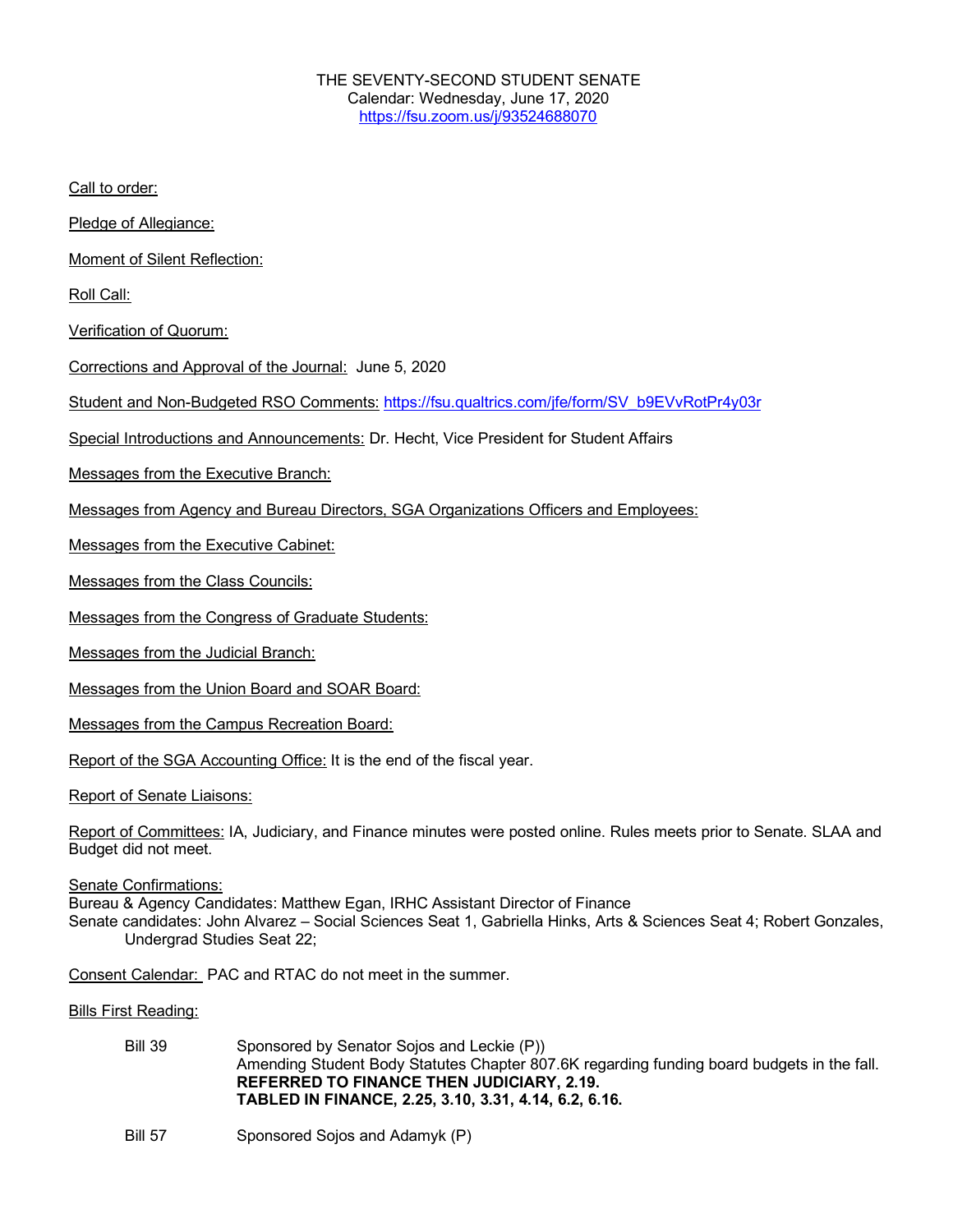|                | Amending Student Body Statutes 807.6 clarifying advertising regarding RSOs.<br>REFERRED TO FINANCE THEN JUDICIARY, 3.4.<br>TABLED IN FINANCE, 3.10, 3.31, 4.14, 6.2, 6.16.                                                                                       |
|----------------|------------------------------------------------------------------------------------------------------------------------------------------------------------------------------------------------------------------------------------------------------------------|
| <b>Bill 58</b> | Sponsored by Senator Sojos (P)<br>Amending Student Body Statutes 807.6G clarifying funding to organizations.<br>REFERRED TO FINANCE THEN JUDICIARY, 3.4.<br>TABLED IN FINANCE, 3.10, 3.31, 4.14, 6.2, 6.16.                                                      |
| Bill 68        | Sponsored by Senator Sojos (P)<br>Amending Student Body Statutes Chapter 807.6 regarding RTAC. REFERRED TO<br>FINANCE, THEN JUDICIARY, 3.11. PASSED IN JUDICIARY OUT OF SEQUENCE, 4.6.                                                                           |
| <b>Bill 72</b> | Sponsored by Senator Primozic (P)<br>Amending Student Body Statutes Chapter 303.2 regarding TLI Leadership.<br>REFERRED TO IA THEN JUDICIARY, 3.11.<br>PASSED IA, 4.14.                                                                                          |
| <b>Bill 75</b> | Sponsored by Senator Sojos (P)<br>Amending Student Body Statutes Chapter 807.6G regarding travel funding limits.<br>REFERRED TO FINANCE THEN JUDICIARY, 4.1.                                                                                                     |
| <b>Bill 78</b> | Sponsored by Senator Weber (P), Leckie & Slimak (Co)<br>Amending Student Body Statutes Chapter 400.5.<br>REFERRED TO JUDICIARY, 4.15. WITHDRAWN BY SPONSOR IN COMMITTEE, 6.1.                                                                                    |
| <b>Bill 82</b> | Sponsored by Senator Lavender and Ready (P)<br>Amending Student Body Statutes Chapters 300-302.<br>Lavender moved to put a bill on first reading, seconded by Leckie, no objections, 4.15.<br>REFERRED TO JUDICIARY, 4.15. PASSED THEN TABLED IN JUDICIARY, 6.1. |
| <b>Bill 85</b> | Sponsored by Senator Leckie (P), Adamyk, Porter, Murcia, Waters, Kilinc, Martin (Co)<br>Amending Student Body Statutes Chapter 300 with regards to the Attorney General.<br>REFERRED TO JUDICIARY, 5.20. TABLED IN JUDICIARY, 6.1.                               |
| Bill 86        | Sponsored by Senator Dodson (P), Stinson, and Adams (Co)<br>Amending Student Body Statutes Chapter 100.5 to add Deputy Treasurer and members of the<br>Executive Office to the list of major positions.                                                          |
| Bill 87        | Sponsored by Senator Ryan (P)<br>Amending Student Body Statutes Chapter 802.4 with regards to Public Advertisement of<br>events.                                                                                                                                 |
| Bill 88        | Sponsored by Senator Gnanam (P) and Bogle (Co)<br>Amending Student Body Statutes Chapter 207.4 with regards to New Senator Orientation                                                                                                                           |
| <b>Bill 89</b> | Sponsored by Senator Murcia (P)<br>Amending Student Body Statutes Chapter 401.3 regarding omnibus bills                                                                                                                                                          |
| <b>Bill 90</b> | Sponsored by Senator Murcia (P) and Chabot (Co)<br>Amending Student Body Statutes Chapter 404 regarding Senate terms and applications                                                                                                                            |
|                |                                                                                                                                                                                                                                                                  |

## Bills Second Reading:

Bill 62 Sponsored by Senator Villacorta & Gnanam (P), Murcia (Co) Amending Student Body Statutes Chapter 1005.5 regarding amendments. **GNANAM ADDED AS PRIMARY SPONSOR AND MURCIA AS COSPONSOR BY VILLACORTA AND PORTER. REFERRED TO JUDICIARY, 3.4. AMENDED AND PASSED IN JUDICIARY, 3.9.**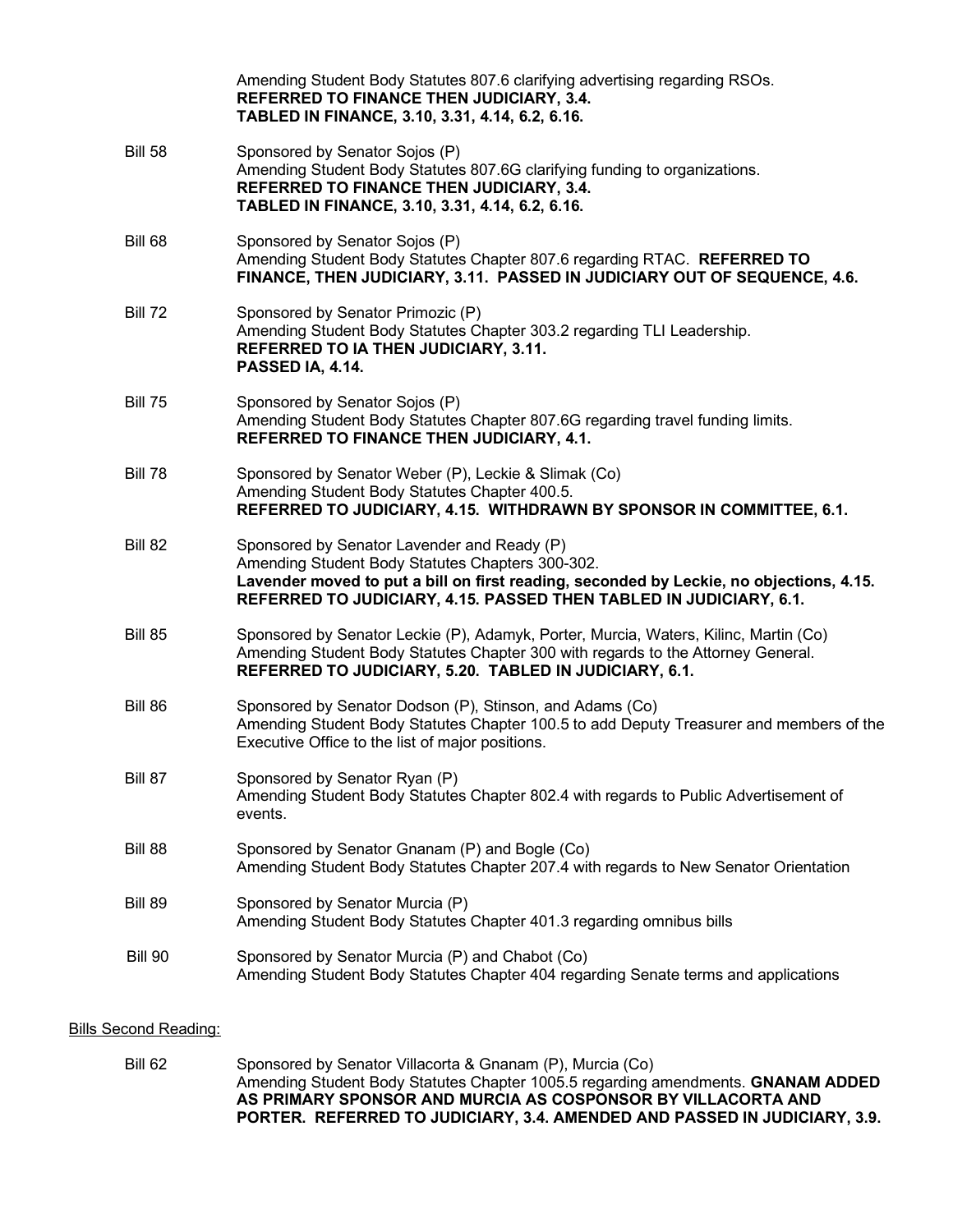|                | Weber moves to send back to committee, Sojos seconds, Maymon objects. Ready calls the<br>question, England seconds, 29-12-0 REMANDED, 3.11.<br>TABLED IN JUDICIARY, 3.30. TABLED IN JUDICIARY, 4.6. PASSED IN JUDICIARY, 6.1.                                                                                         |
|----------------|-----------------------------------------------------------------------------------------------------------------------------------------------------------------------------------------------------------------------------------------------------------------------------------------------------------------------|
| <b>Bill 66</b> | Sponsored by Senators Villacorta & Acanda (P)<br>Amending Student Body Statutes Chapter 307 regarding changing the SGA application.<br>REFERRED TO INTERNAL AFFAIRS THEN TO JUDICIARY, 3.4.<br>PASSED IN IA, 3.31. PASSED IN JUDICIARY, 4.6.                                                                          |
| <b>Bill 74</b> | Sponsored by Senator Slimak (P)<br>A transfer of \$4314 from Senate Projects to Facilities for COB tables.<br>REFERRED TO SLAA THEN BUDGET, 3.11.<br>PASSED IN SLAA, 3.30. PASSED IN BUDGET, 3.31.<br>Slimak moves to table until after COVID-19. Murcia seconds.                                                     |
| <b>Bill 79</b> | Sponsored by Senator Lavender and Ready (P)<br>Amending Student Body Statutes Chapter 300.2.<br>REFERRED TO JUDICIARY, 4.15. PASSED IN JUDICIARY, 6.1.                                                                                                                                                                |
| <b>Bill 80</b> | Sponsored by Senator Lavender and Ready (P)<br>Amending Student Body Statutes Chapter 300.4<br>REFERRED TO JUDICIARY, 4.15. PASSED THEN TABLED IN JUDICIARY, 6.1.<br>AMENDED AND PASSED IN JUDICIARY, 6.15.                                                                                                           |
| <b>Bill 81</b> | Sponsored by Senator Lavender and Ready (P)<br>Amending Student Body Statutes Chapter 300.5.<br>Lavender moved to put a bill on first reading, seconded by Leckie, no objections, 4.15.<br>REFERRED TO JUDICIARY, 4.15. PASSED THEN TABLED IN JUDICIARY, 6.1.<br>AMENDED AND PASSED IN JUDICIARY, 6.15.               |
| <b>Bill 83</b> | Sponsored by Dean (P) and Fahey (Co)<br>An allocation of \$2000 from Senate Projects to the ProfessioNole Clothing Closet.<br>Dean moves to put a bill on first reading, seconded by Gonzalez, no objections, 4.15.<br>REFERRED TO SLAA THEN BUDGET, 4.15. PASSED IN SLAA, 6.1. AMENDED AND<br>PASSED IN BUDGET, 6.2. |
| <b>Bill 84</b> | Sponsored by Senator Leckie (P)<br>Amending Student Body Statutes Chapter 509 with regards to appointing General Counsel.<br>REFERRED TO JUDICIARY, 5.20. TABLED IN JUDICIARY, 6.1.<br>PASSED IN JUDICIARY, 6.15.                                                                                                     |

## Constitutional Amendments:

| Amendment 1 | Sponsored by Senator Leckie (P)<br>To create a constitutional review commission in the Student Body Constitution.                            |
|-------------|----------------------------------------------------------------------------------------------------------------------------------------------|
| Amendment 2 | Sponsored by Senator Murcia (P) and Chabot (Co)<br>Amending Student Body Constitution with regards to the number of Student Senators         |
| Amendment 3 | Sponsored by Senator Murcia (P)<br>Amending the Student Body Constitution to limit the amount of students needed for a petition<br>of recall |

## Resolutions:

Resolution 44 Sponsored by Senator Weber (P), Leckie and Slimak (Co) ] Amending Student Senate Rules of Procedure Chapter 11 regarding Senate voting. **REFERRED TO RULES, 4.15. TABLED IN RULES, 6.3.**